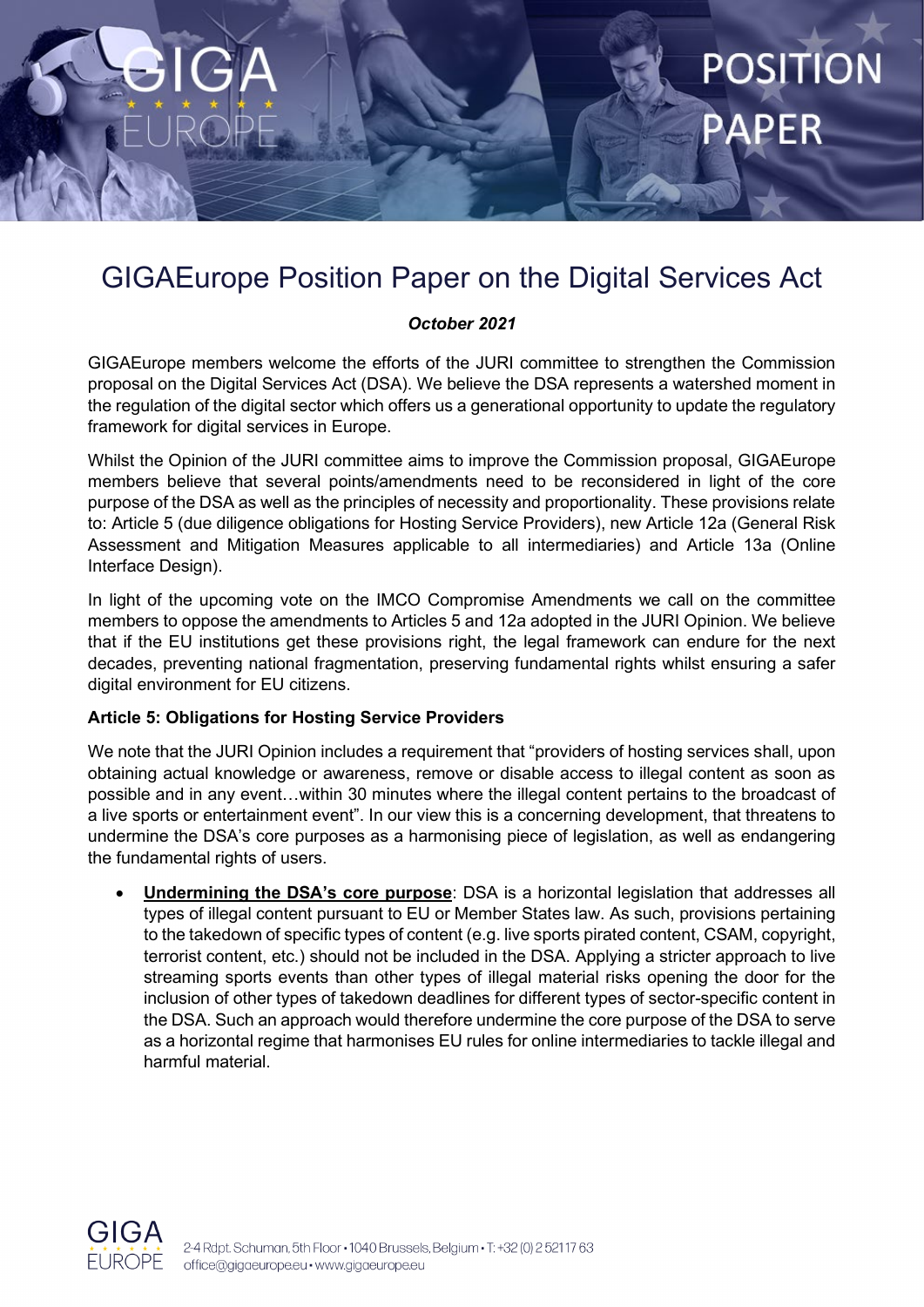# **POSITIO**

• **Impact on the principles of necessity and proportionality**: Applying a horizontal requirement for **all hosting providers** to comply with the 30-minute deadline is not necessary nor proportionate. It would have an adverse impact on those service providers who do not materially contribute to the dissemination of illegal material online. Also, there's no objective justification for a two times stricter deadline as foreseen under the Terrorist Content Online Regulation, which includes a 1-hour takedown deadline, applicable only to services that **disseminate material to the public** – i.e. online platforms.

We therefore call on IMCO members to reject the strict take down time limits included in the JURI Committee Opinion, on the basis of the adverse impact such changes could have on EU citizen's fundamental rights, and harmonising aims of the DSA. At the very least, legislators should ensure that the provisions in the DSA are aligned with and do not go beyond those contained in the TCO (where one hour take down time limits apply for terrorist content, but only applicable to service providers that *disseminate material to the public*)<sup>[1](#page-1-0)</sup>.

### **Article 12a (new): General Risk Assessment and Mitigation Measures applicable to all intermediaries**

We note that the JURI Opinion includes a general requirement that all intermediaries should carry out a risk assessment and put in place risk mitigation steps "related to the dissemination of illegal content through their services". It is the view of GIGAEurope members that such a requirement is ill conceived, impractical and necessary nor proportionate. Furthermore this new requirement departs from the Commission's original Impact Assessment for the DSA and abandons the risk based approach, which states as a general principle that service providers should only be subject to regulatory obligations that are proportionate to the risk posed by their services and that they have a practical possibility of implementing.

- **Intermediary services do not disseminate material to the public:** GIGAEurope members provide connectivity services that consist of the conveyance of packets of data across our secure networks from one end point to another. We are prohibited by law from either inspecting the contents of these electronic communications, and from blocking or throttling access to certain websites. As such, our members' core services do not in any way involve the dissemination of illegal material to the public, and as such, it would be impossible to comply with a risk assessment requirement based on this risk.
- Not only is such a requirement impractical, it also runs counter to the aims of the Digital Services Act as proposed by the European Commission: to clarify and update the legal framework for online intermediaries while targeting new obligations in a tiered approach at those service providers who pose the greatest risk (online platforms and Very Large Online Platforms).

<span id="page-1-0"></span><sup>1</sup> Article 3,3 of the Terrorist Content Online Regulation (2021/784)



2-4 Rdpt. Schuman, 5th Floor . 1040 Brussels, Belgium . T: +32 (0) 2 52117 63 office@gigaeurope.eu · www.gigaeurope.eu